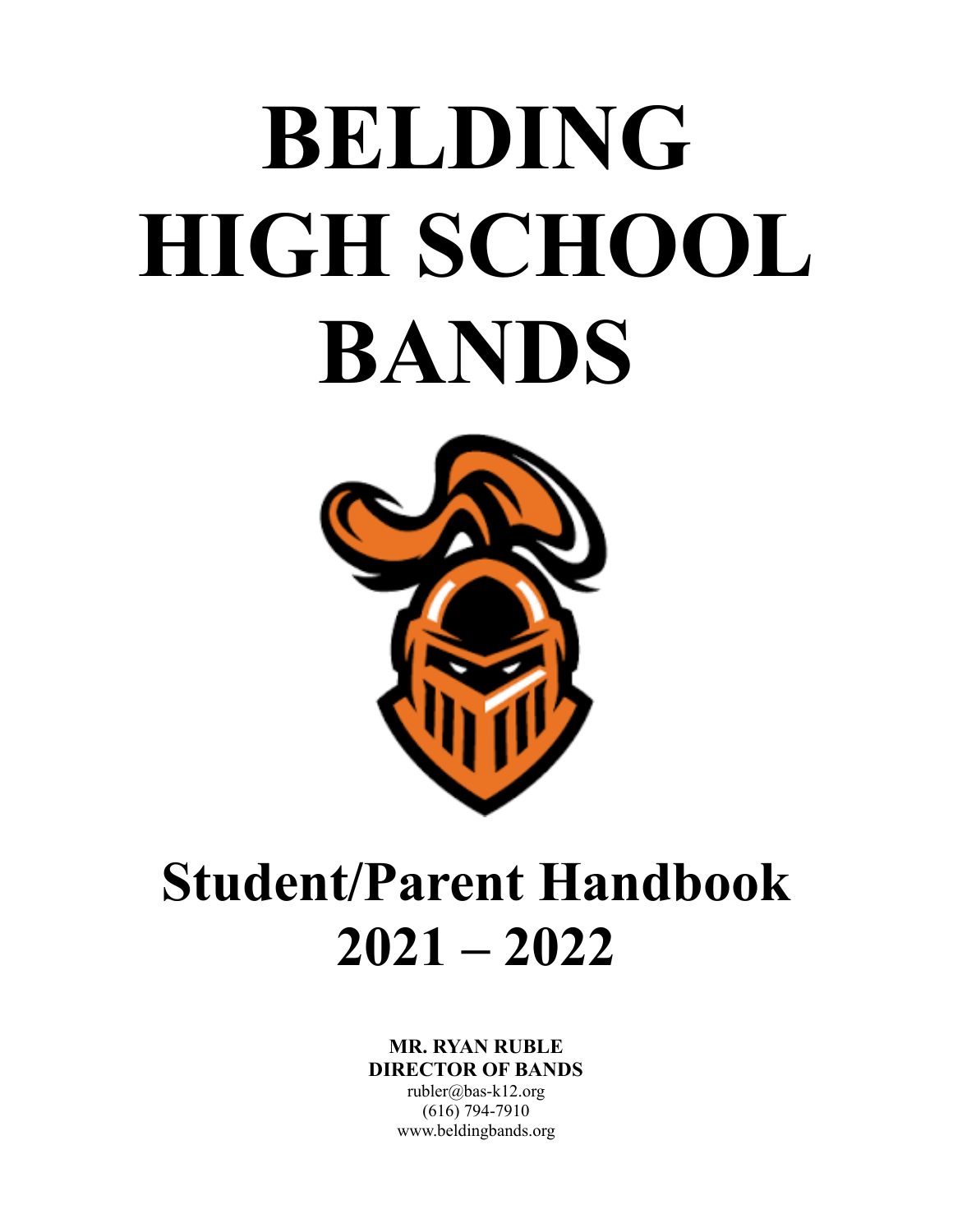# **CONTENTS**

| <b>Welcome Letter</b>                     | $\overline{3}$ |
|-------------------------------------------|----------------|
| <b>Calendar Information</b>               | $\overline{4}$ |
| <b>Ensembles</b>                          | $\overline{4}$ |
| <b>Participation Expectations</b>         | 5              |
| <b>Classroom &amp; Traveling Norms</b>    | $5-6$          |
| <b>Student Responsibilities</b>           | 6              |
| <b>Grading Policy</b>                     | $6 - 8$        |
| <b>Concert Uniforms</b>                   | 8              |
| <b>Marching Uniforms &amp; Appearance</b> | $9 - 10$       |
| <b>Auditions</b>                          | $10 - 11$      |
| <b>Private Lessons</b>                    | 11             |
| <b>Band Awards</b>                        | 11             |
| <b>Marshall Music</b>                     | $11 - 12$      |
| <b>School Instrument Use Contract</b>     | 12             |
| <b>Practice Guidelines</b>                | 12             |
| <b>Full Year Calendar</b>                 | $13 - 14$      |
| <b>Student and Parent Agreement</b>       | 15             |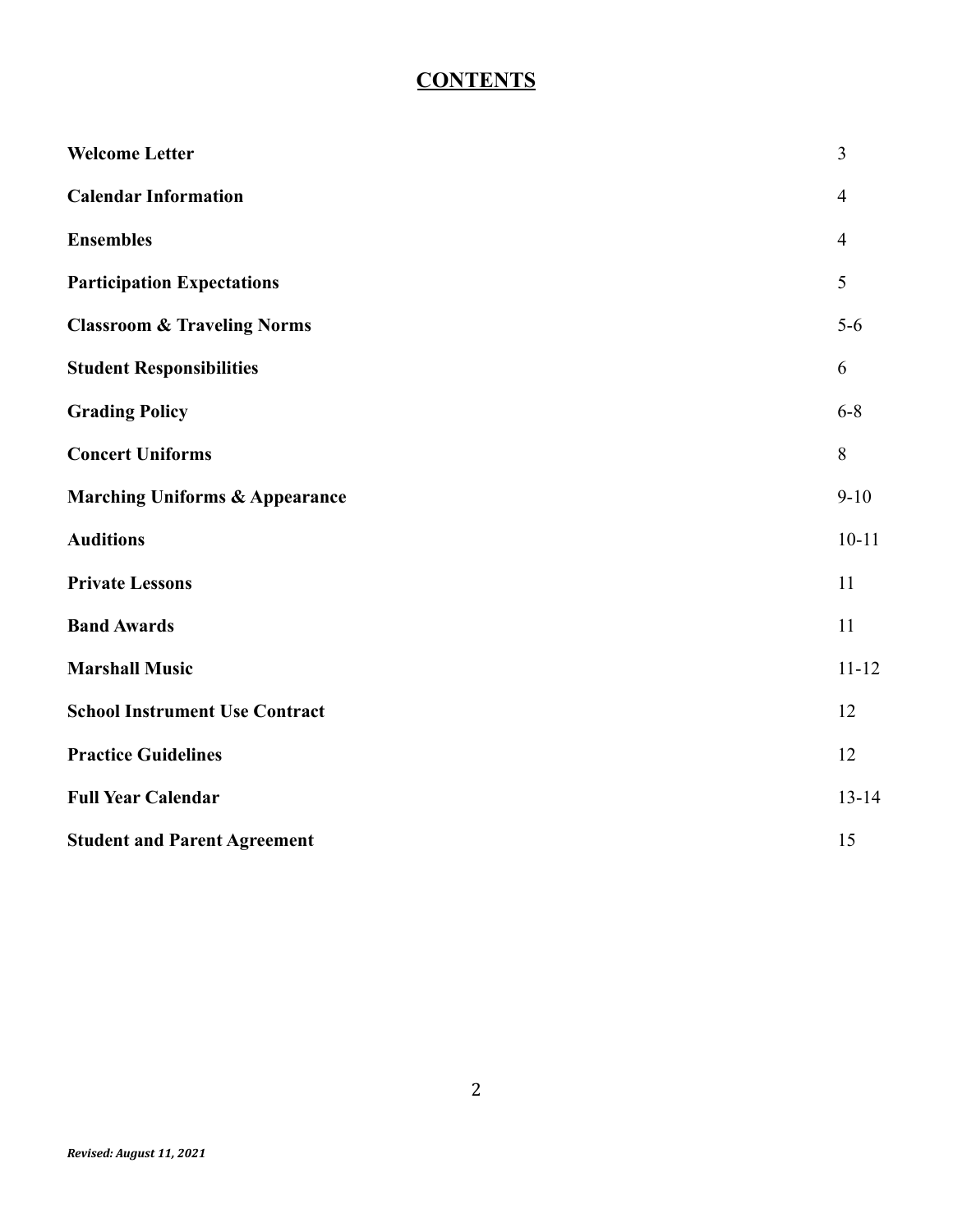Dear Parent/Guardian & Student,

Welcome to Belding High School Bands! In joining, you have become part of the largest student organization at BHS. An organization devoted to excellence through hard work and dedication. For many students, band is an important part of their high school career that will always provide them with fond memories. Through band, many students have had an opportunity to meet new people, make new friends, and have fun while working hard to perform with a great musical ensemble. In band, every member is an essential part of the ensemble, therefore your responsibilities include preparing for rehearsals, being on time, and actively participating in every rehearsal and performance. Your experience will depend on what you put into the program. Many before you have worked hard to bring the instrumental music program to a high level of musical achievement, and it is up to you to continue that tradition.

The purpose of this handbook is to provide you with as much information as possible regarding the Belding Bands and all the opportunities it offers. Please read this handbook carefully. You are responsible for knowing its contents. Being informed and prepared will make your high school band experience more enjoyable and rewarding.

Parents, we encourage you to become involved. Encourage your child/children to practice their instrument, ask them to play for you. Also, any time that you can volunteer will be greatly appreciated, and will help to keep the band running efficiently and smoothly. Please be sure to sign and detach page 15 in this handbook and have your student return the form to the director. Upon signing the agreement form, the student agrees they have read this handbook and can not utter the words, "I didn't know about that!"

If you have any questions, please feel free to contact me, email is best!

I am looking forward to a great year filled with hard work, great memories, and beautiful music!

Sincerely,

Ryan Ruble Director of Bands Belding High School rubler@bas-k12.org (616) 794-4910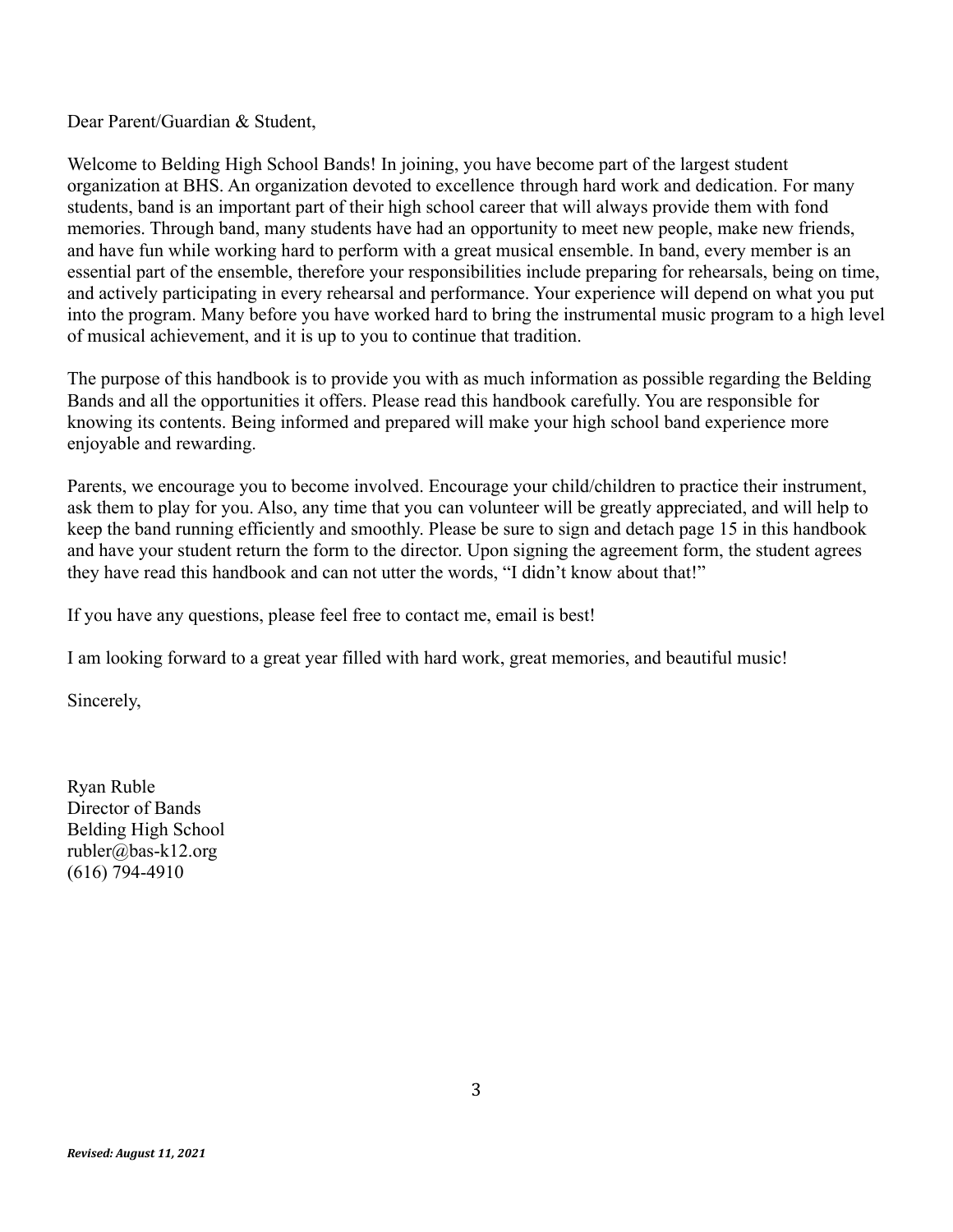#### **CALENDAR INFORMATION**

All Band events for the school year are found on the **"Band Notes**" and the High School Band website (beldingbands.org). There is also a full year Band Calendar on page 13 of this handbook. It is the responsibility of each student (including notifying their parents) to be up-to-date on the calendar.

#### **ENSEMBLES**

**BLACK KNIGHTS MARCHING BAND:** The Black Knights Marching Band performs at all home football games, parades (Danish Festival, Labor Day Night Time & Grand Parade, Belding High School Homecoming Parade), various school assemblies, and competitions. The Black Knights Marching Band rehearses on Monday and Wednesday evenings from 6:00 p.m. to 9:00 p.m. through the months of September and October. The Black Knights Marching Band is a symbol of excellence in our school and community with a history of tradition and pride.

**SYMPHONIC BAND:** This concert ensemble consists of ninth through twelfth grade students and is the advanced high school ensemble. Membership is open to any high school student; however previous experience is preferred. The Symphonic Band performs numerous concerts throughout the year. Students are expected to attend sectionals and rehearsals scheduled outside of the school day unless there is an unavoidable conflict. Symphonic Band students are strongly encouraged to participate in solo and ensemble festivals, audition for the Michigan All-State ensembles, and take private lessons. If you would like information about finding a private teacher, please ask Mr. Ruble.

**CONCERT BAND:** This concert ensemble consists of ninth through twelfth grade students. Membership is open to any high school student; however previous experience is preferred. The Concert Band performs numerous concerts throughout the year. Students are expected to attend sectionals and rehearsals scheduled outside of the school day unless there is an unavoidable conflict. Concert Band students are strongly encouraged to participate in solo and ensemble festivals, audition for the Michigan All-State ensembles, and take private lessons. If you would like information about finding a private teacher, please ask Mr. Ruble.

**JAZZ BAND:** This ensemble consists of ninth through twelfth grade students. Membership is open to any high school student; however previous experience is preferred. The Jazz Band performs numerous concerts throughout the year and explores the unique music genre of jazz.

**PEP BAND:** This ensemble functions much like the Black Knights Marching Band. The purpose of this ensemble is to create an energetic atmosphere at the Varsity Men's and Women's basketball games. The music is all popular tunes and stand cheers with the instrumentation of a marching band. All students enrolled for band are eligible members of the Pep Band and are encouraged to perform at the scheduled home games. Note, the Symphonic Band is the primary ensemble and due to scheduling conflicts, we will not perform at every home game. However, we will try our best to be supportive of our athletics and community when available. Pep Band will have out of school rehearsals ro prepare music for basketball games and other performances as scheduled.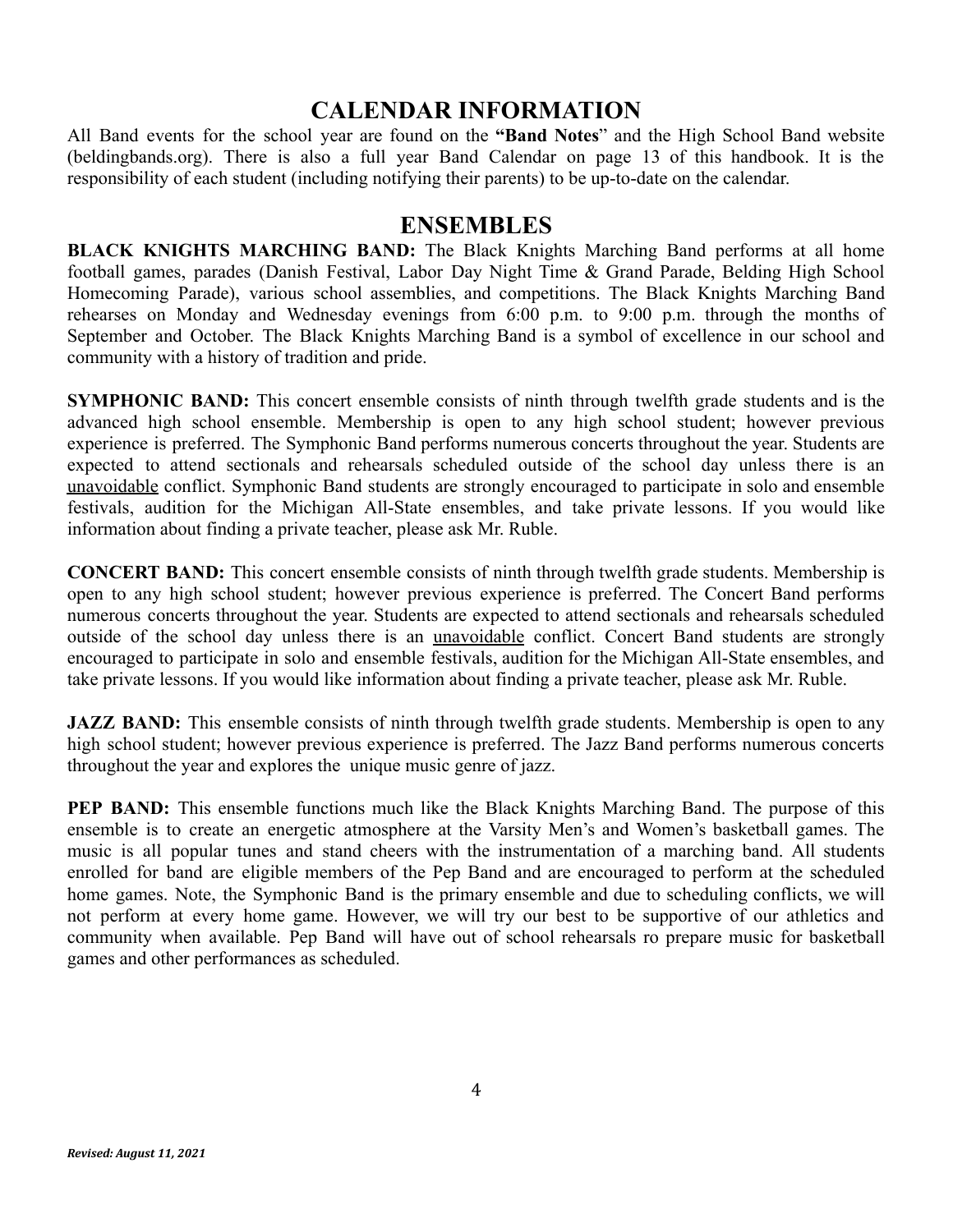# **PARTICIPATION EXPECTATIONS**

Each and every student is important to the success of this program, and we must be able to count on 100% attendance at rehearsals and performances. If a family emergency occurs unexpectedly, a parent needs to contact Mr. Ruble as soon as possible. Occasionally, there may be family commitments (weddings, graduations, etc.); in which case, we will try to be flexible and work with the student and parents on an individual basis. These circumstances should be brought to Mr. Ruble's attention **well in advance**. **Please note that all excused absences from a performance and/or must still be made-up (see Grading Policy, pages 6-8).**

**With regard to extra-curricular activities (athletics, clubs, etc.):** Most conflicts between extra-curricular activities and band can be avoided, or alleviated, when pre-planning is done, and advance notice is given. It is critical for students and parents to compare the extra-curricular activity's schedule with the band calendar in advance. When a conflict is unavoidable, the two events will be weighted for "importance." For example, a band **performance** would outweigh an extra-curricular **practice/rehearsal**. An athletic **game** would outweigh a band **rehearsal**, etc.

Student athletes and their parents should use the athletics calendar at the start of a sports season and compare it with the high school band calendar. Again, with advanced notice, conflicts can often be avoided! **Checking all calendars is the responsibility of the student athletes!**

# **CLASSROOM NORMS**

- Be Respectful
	- Come to class, rehearsals, and performances on time.
	- Respect the teacher and students by following the school code of conduct.
	- Respect the band materials and instruments by showing proper care and handling.
	- Contribute to class in a positive and polite manner.
- Be Responsible
	- Bring your instrument, pencil, and class materials to class every day.
	- Keep the band room clean and orderly by putting band materials away at the end of class.
	- Keep your instrument in good working condition.
	- Come to class prepared by practicing your music at home.
- Be Safe
	- Walk around the band room, and remember that it is not the gym.
	- Do not allow other people to play your instrument or the school instruments.
	- Only play school instruments with permission from the band director.

# **TRAVELING NORMS**

- On the Bus
	- Members of the opposite gender can not share seats
	- The bus will be kept clean at all times
	- Obey all transportation guidelines
	- No public displays of affection are allowed
- At Events and/or Stops
	- Never be alone.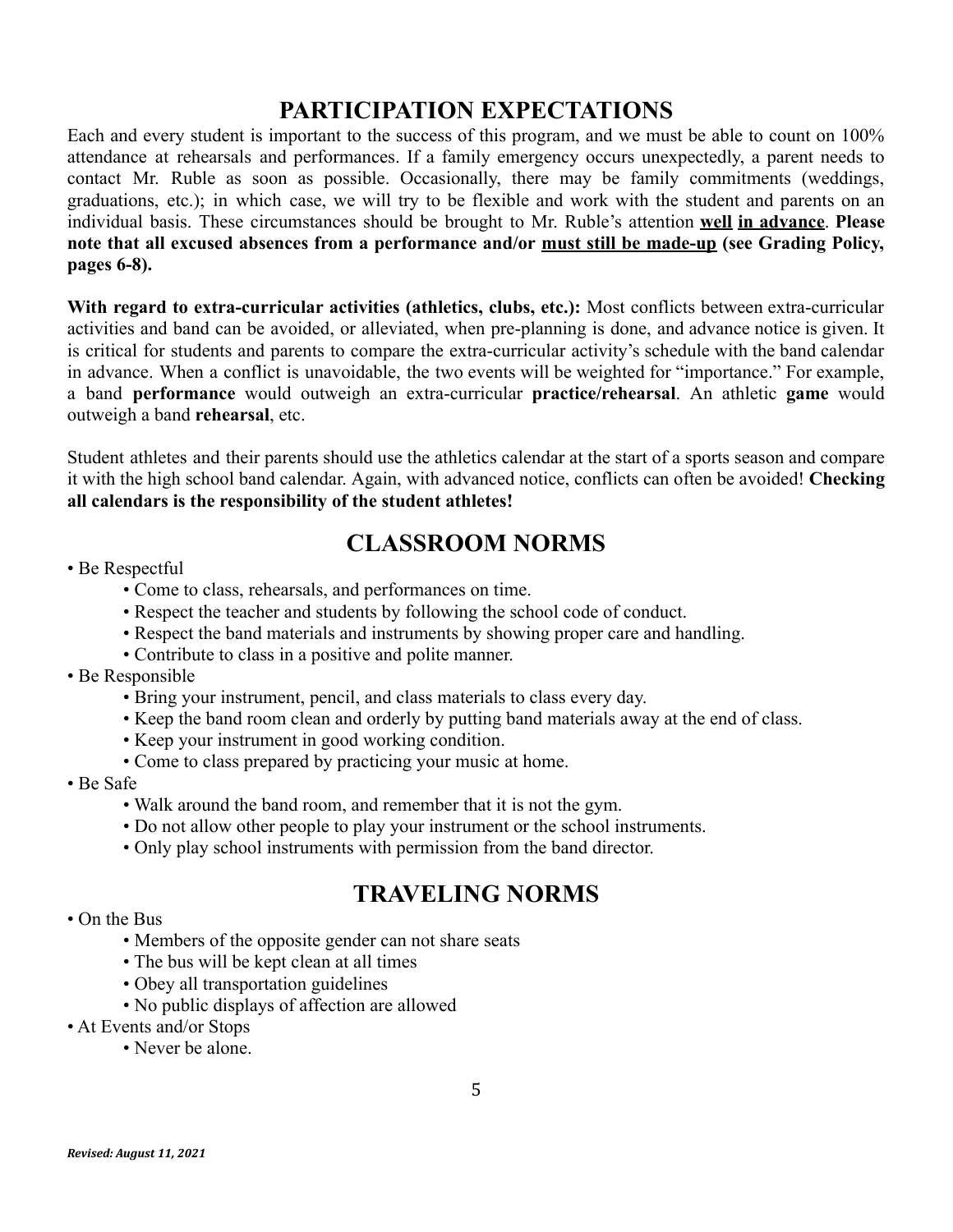- Have a buddy of the same gender to stay with.
- If mixed gender is a necessity then there should be at least 3 in the group
- No public displays of affection are allowed
- Be where you are supposed to be when you are supposed to be there.
- Remember that we represent the school, community, and your own family as we travel.
- Please think of the image you are leaving as you travel to different places.
- Be Respectful!

• Avoid at all costs Band Romances. If you must have a relationship with another band students do it on your own time and not in class or on trips.

#### **All Belding High School Student Rules, found in the student handbook (online), apply at all times when at a school function no matter where the band is performing.**

#### **STUDENT RESPONSIBILITIES**

Students are expected to adhere to the highest standards of performance and behavior. This includes:

- Practicing the music OUTSIDE of rehearsal (homework)
- Being on time for class
- Having a PENCIL in your folder AT ALL TIMES
- Keeping your instrument in good working condition and having all necessary accessories (reeds, mouthpieces, valve oil, sticks, etc.)
- Being respectful towards others
- NO food, drinks (other than water), or GUM permitted in the band room or practice rooms. Water is fine, but please dispose of empty water bottles when finished.
- NO cell phones are to be used or visible during rehearsal!
- **-** Students are welcome (and encouraged!) to use the Band Room and practice rooms after school.
- Keep all of your equipment stored in your band cubby. Cubby contents are very visible, please, never leave valuables in your cubby. One cubby per student please.
- Percussion equipment is to be used only by percussionists, and all percussion equipment is to be covered and organized at the end of every rehearsal.
- **Students are responsible for any music assigned to them.** Lost original parts (not copies) need to be replaced by the student. The standard cost is \$5.00 for concert-size music (this includes the shipping charges from the publisher).

#### **GRADING POLICY**

Your grade each trimester is a composite of your attendance, attitude, participation, preparation, tests, and performances.

#### **Rehearsal Technique (20% of grade)**

Attendance at all rehearsals is essential! It is difficult for the band to rehearse or perform without seeing you or hearing your part, thus the performance of the entire band depends upon you being present. Please take steps to minimize absences from rehearsals. Serious dedication to excellence is required in order for us to complete the work necessary for our performances, therefore, every student is expected to practice on a regular basis outside of band rehearsal time. A positive attitude and willingness to work hard is also essential in helping us achieve our goals.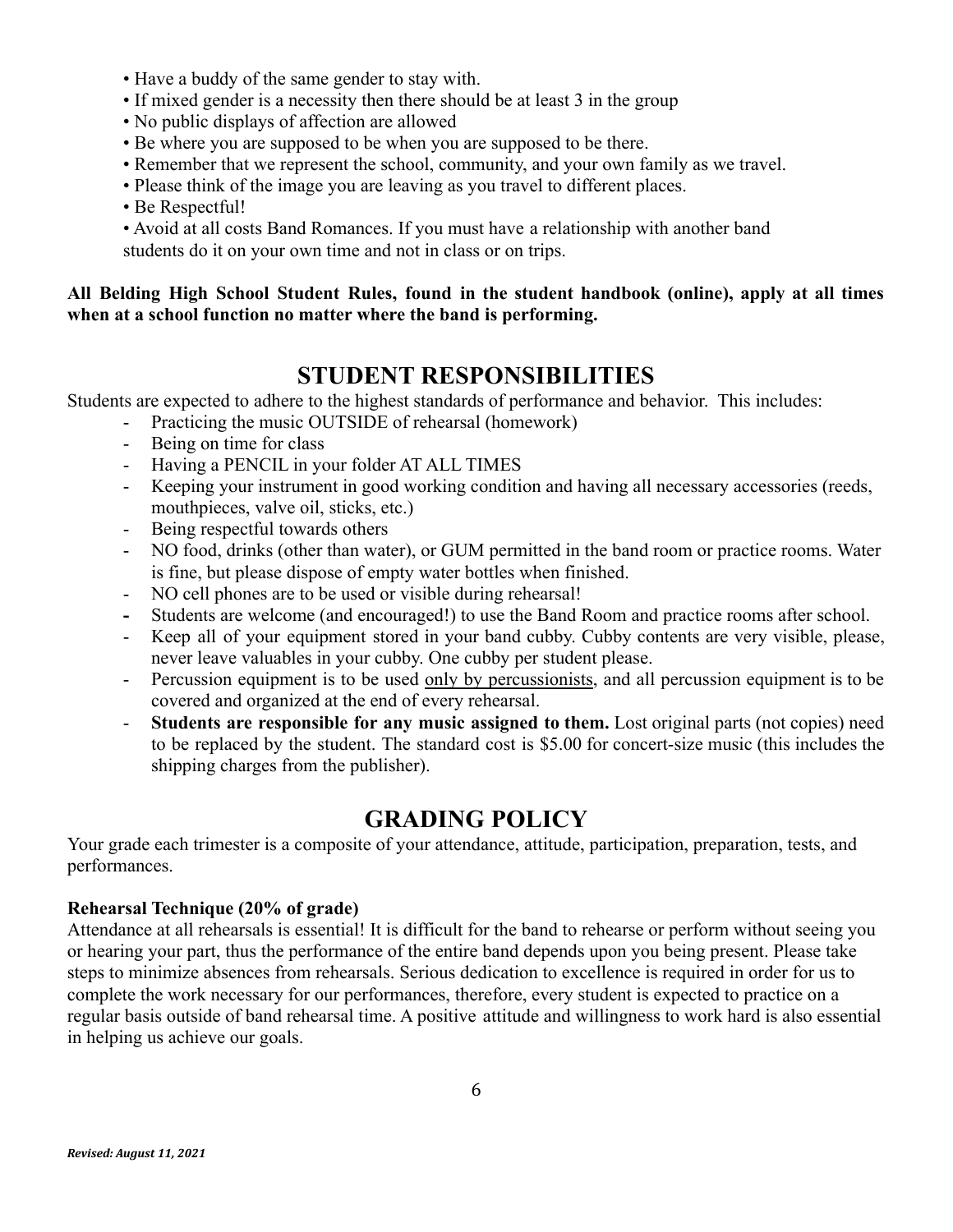You will earn a maximum of 15 points per rehearsal if:

- You are on time and in your seat ready to play when band rehearsal begins at 3 minutes after the bell rings.
- You actively participate in a constructive manner throughout the entire rehearsal

You will only earn a maximum of 10 points per rehearsal if:

- You are tardy by less than 5 minutes
- You are a distraction during rehearsal through excessive talking, not paying attention and missing entrances during rehearsal, or having a bad attitude/being rude.
- You do not have your music

You will earn 0 points per rehearsal if:

- Your absence is unexcused
- You are tardy by more than 10 minutes
- You forgot your instrument
- Your behavior is so disruptive that you are told to put your instrument away or sent down to the office
- You choose not to adhere to the student responsibilities laid out above.

You will not be penalized if your instrument is in the repair shop. You must, however, bring in the dated repair bill or repair tag as proof. If the instrument is school owned, Mr. Ruble will receive the repair bill and will notify you when your instrument has returned. Pat Parrriah is our Marshall Music representative. Pat will stop by the middle and high schools on Tuesday to take instruments to repair, and drop-off supplies and repaired instruments as well. Please understand that a repair will take at least one week. Because of the timing involved with a repair, it is strongly encouraged of every band student to take the utmost care of their instrument.

#### **Tests/Quizzes/Homework (45% of grade)**

Students will be required to participate in playing and written tests throughout the semester. These tests will vary in points. Students will also occasionally receive assignments that need to be completed outside of class time.

#### **Musical Improvement (10% of grade)**

Students will receive weekly grades based upon involvement within the ensemble and musical improvement. Grades will not be based on attendance, but rather musical growth and improvement through the weeks and quarter.

#### **Concerts/Performances (45% of grade)**

As a performance based class, we work towards the goal of performing. Each performance grade will be weighted according to the time we have spent preparing for the performance. Missed performances can be made up according to the make-up credit listed below. No credit will be given until the make-up time has been completed.

Students work very hard to prepare for performances. It is unfair to the members of the band to have a performance diminished by missing students. Please respect your classmates' hard work by arranging your schedule so that you can attend all performances.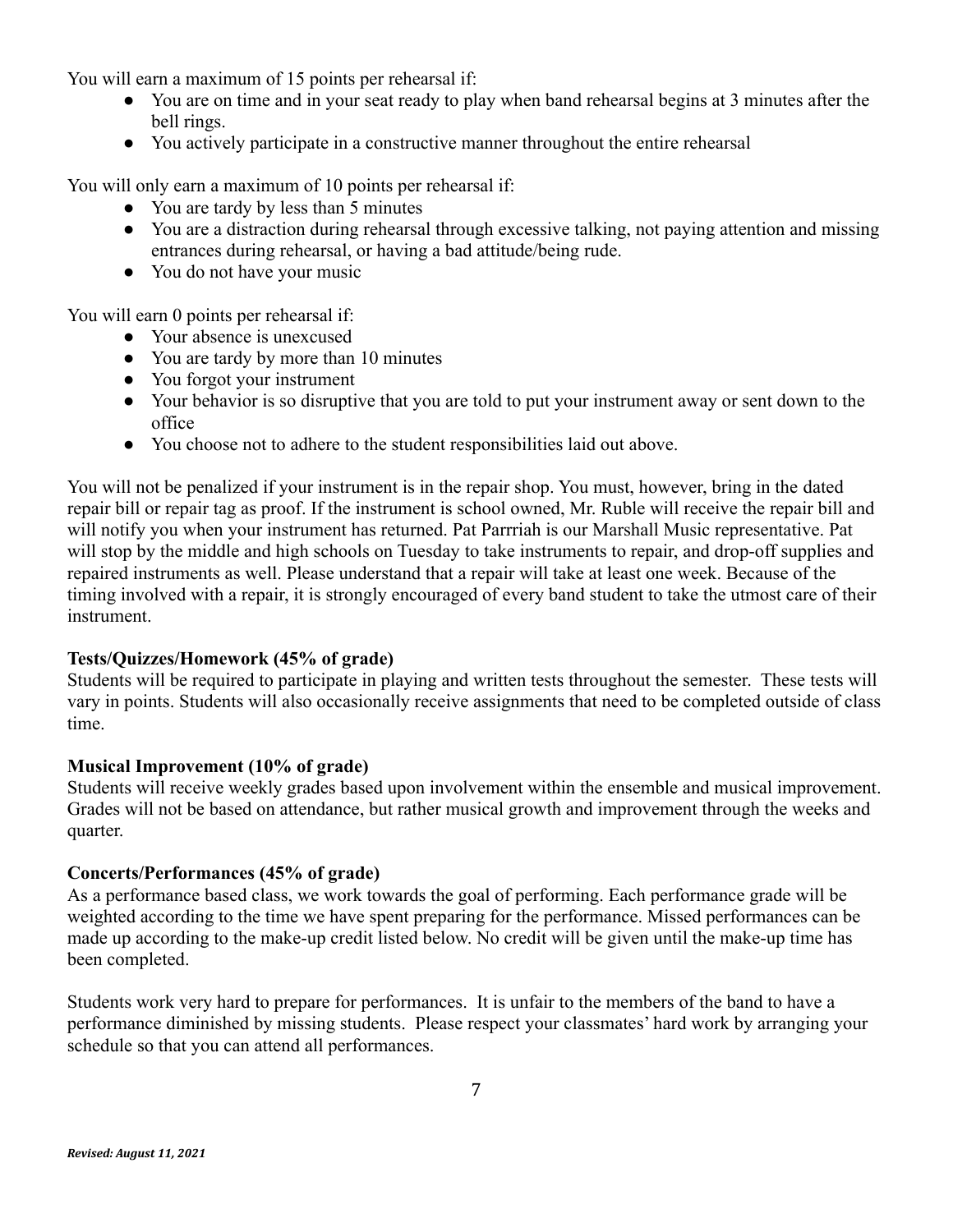**In order to be excused from a performance, you must have a written note/email with a parent signature at least four weeks before the performance**. Emergency excuses are granted for unforeseeable events, such as illness or funerals. Please notify Mr. Ruble and follow up with a written note. Students with a legitimate excuse will be permitted to do an alternative assignment, generally a research project, to replace the missing points.

#### **Missed Rehearsal/Performance Make-up Credit**

To receive credit for a missed performance and/or rehearsal, students must set a time to make-up 50% of the total missed time. For example, if you miss a 3 hour rehearsal block, you must make up 1.5 hours outside of the normal class time. Set up a time with Mr. Ruble outside of regularly scheduled rehearsals. This does not include full ensemble rehearsals, sectionals, or other rehearsals. This time can be used to practice the music the full ensemble worked on during the absence. Students can make-up credit prior to a planned absence.

Make-up credit pertains to **excused AND unexcused absences**. We refine and improve quickly during a rehearsal, the make-up time is to keep us all improving. **All rehearsals are important and mandatory, too many missed rehearsals during a performance week may result in the student not performing until make-up credit is completed.**

Exceptions can be made at the discretion of the director (family funeral, sporting conflict, etc.)

#### **High School Grading Scale**

A 93-100 A- 90-92 B+ 87-89 B 83-86 B- 80-82 C+ 77-79 C 73-76 C- 70-72  $D+ 67-69$ D 63-66 D- 60-62 F 0-59

#### **CONCERT UNIFORMS**

Concert attire is **not** provided. Each student is responsible for providing their own concert black dress clothes. Concert clothing should be solid black, in a form the students choose. Dress shirts must have a color and dress/skirt length should fall at/below the knee. Clothing is flexible and can reflect each student's own preference, as long as it is black and modest.

No unusually large necklaces, earrings, bracelets, or large rings are to be worn with the concert uniform. Conservative jewelry is acceptable, we want the music to be the focus, not individuals.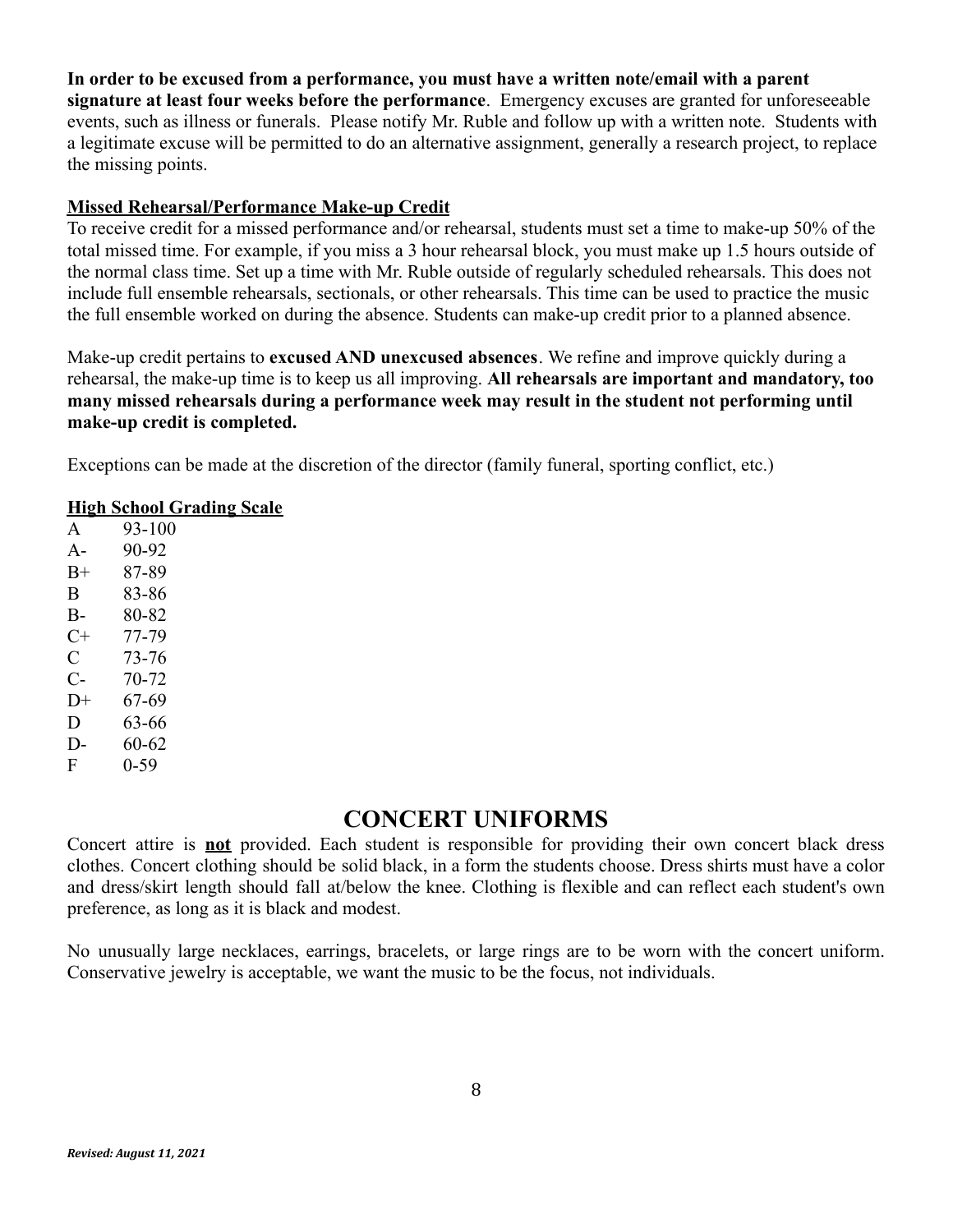# **MARCHING UNIFORMS**

This uniform is the apparel that identifies you as a member of the Belding High School Black Knights Marching Band. It is to be worn ONLY at authorized appearances and it must ALWAYS be worn properly and respectfully. The uniform itself is never to be worn in any way that is degrading to the image of our organization. Conduct while in uniform is to be calm, mature, and appropriate at all times. No profanity, inappropriate behavior, or public displays of affection will be tolerated at any time.

When in public, you are to be in full uniform. Coat zipped and the shako worn properly. Under no circumstances is the shako to be worn backwards or propped up. We will always put on and remove the shakos as a group. Shakos will be cradled in your right hand when not performing. Students will be expected to follow these instructions the first time they are given.

**REQUIREMENT:** The **SHOW SHIRT** is to be worn under the marching coat. The show shirt is part of the uniform. At times, we may remove jackets and wear only show shirts and bibbers. This can only be done if 100% of the ensemble is dressed correctly. **SHORTS** worn under the uniform should be form fitting and composed of a thin fabric such as compression or spandex shorts or pants. Other types of very thin shorts or pants may be worn if desired. Nylon athletic shorts or pants are generally thin enough, but should not be so long as to bunch up when worn under form-fitting bib pants. The fit of the uniform bib pants should not appear altered as a result of undergarments. The desired look is a smooth and perfect fit for all uniform pieces.

**There is absolutely no eating, chewing gum, or drinking anything other than water while in uniform** unless it is provided by the band as a part of a band function. Do not accept food, drink, etc. from **parents or anyone during any performance event. Uniform Jackets will be removed during the 3rd quarter break of the football game.**

The adjustable chinstrap is to be worn at all times. The chinstrap should be adjusted so that the hat does not fall back while playing or at attention. Once again, the hat is never to be worn backwards or propped up.

The plume is fastened into the hat by simply inserting it into the plume holder and gently pushing it down. The plume will be adjusted to be vertical on each individual's head. We want to make you appear taller. To take the plume off of the shako, turn the shako upside down and gently grab at the base of the plume while pulling straight down. Plumes will be returned to storage cases with the help of one of our parent volunteers before and after a performance. If it is raining or forecasted to rain, the directors may choose to not wear plumes that day as rain ruins the feathers. *When handling the plumes, please do not touch the feathers.*

Marching band gloves are part of the uniform, members of the band who need gloves will be given one pair at the beginning of the season. Gloves must be **clean** and in good condition. All wind players must wear gloves in performances.

Marching Shoes must be clean for all performances. Only **BLACK** socks are to be worn with the marching band uniform. Black socks must be high-cut. NO LOW-CUT socks. Socks can be bought for a dollar if needed.

Nail polish and jewelry should be removed prior to putting on the uniform. Shiny things attract attention, we want to all look the same and uniform.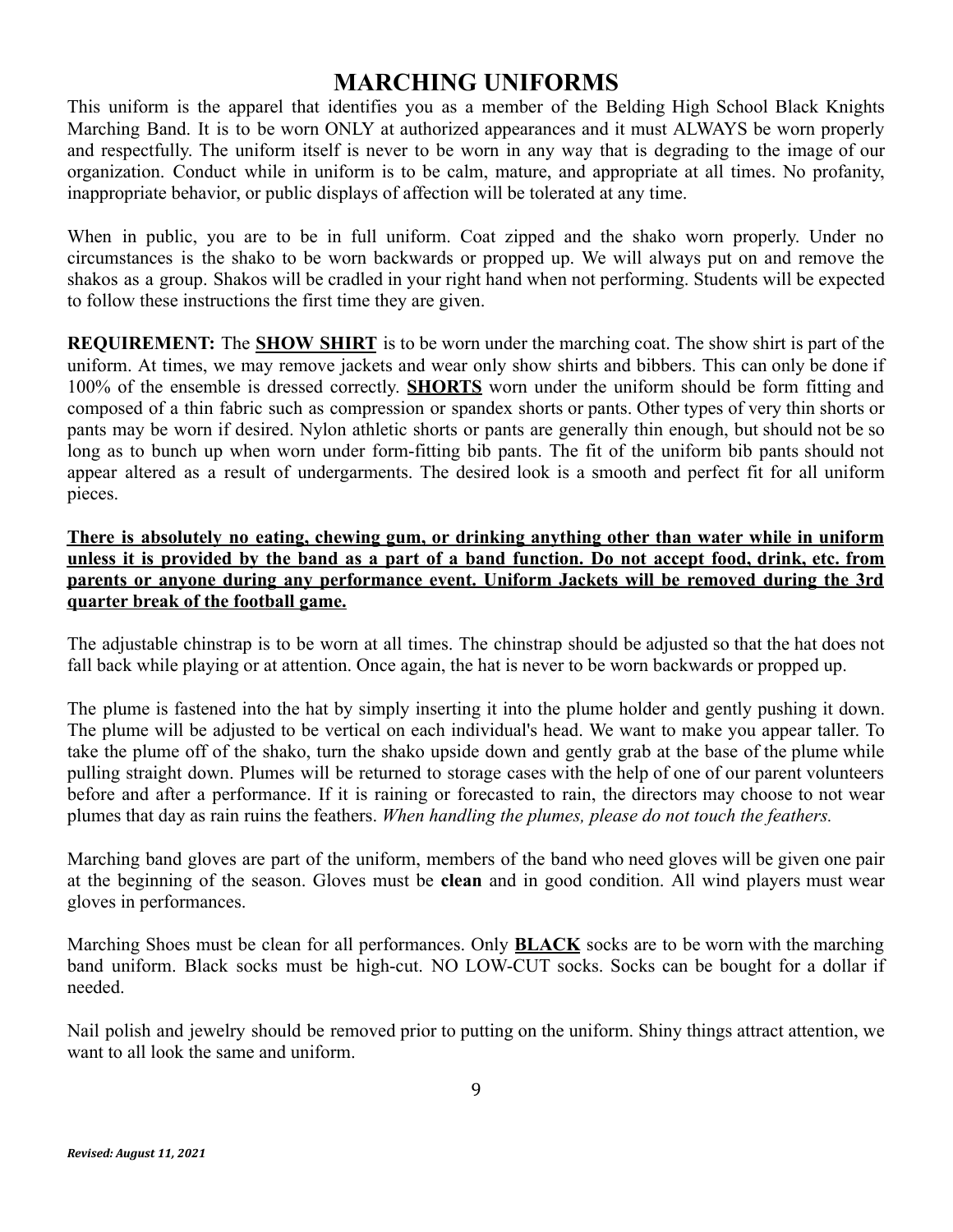**If any part of the marching uniform cannot be obtained due to financial reasons, please contact Mr. Ruble as soon as possible – prior to the day of a performance.**

# **MARCHING BAND PERFORMANCE GROOMING**

To ensure the clean, uniform-appearance of the Black Knights Marching Band, the following grooming regulations will be STRICTLY adhered to:

Hair is to be worn off the uniform collar and behind the ears. Band members may choose to meet these requirements by either cutting the hair to a manageable length, or putting hair up in such a way that it will not fall down when the hat is taken off. When the latter choice is made, band members must use bobby pins, or other inconspicuous devices to hold hair in place through the entire performance day or evening. A single french braid is the prefered hairstyle. No stragglers, wispies, or flyaways.

Captains and Section Leaders will inspect their section before every performance.

# **UNIFORM STORAGE**

Hang all uniform pieces properly on hangers immediately after use. When placing pants on the pants hanger first neatly fold them along the center seams, then place the pants neatly on the bottom bar of the hanger. Place the jacket on the hanger provided and zip up the back. Hang the uniform on the racks so that the numbers are visible when hung in a row. **Always hang up the uniform when not in use. The uniform is never to touch the ground**.

Shoes should be stored separate from the uniform, and can be stored in an instrument cubby. The band shako and shako wrap must be stored in the hat box. Gloves may be stored in the hat box too. **No other items should be stored in the hat box. All other travel items should be carried in a separate tote-bag.**

# **CARE OF THE MARCHING UNIFORM**

Proper care of the uniform is essential. Members must pride themselves in taking good care of school equipment. When the Belding High School Black Knights Band performs, the visual impact must be as great as the musical impact. This means that each and every member must do their best to maintain a clean uniform. If your uniform needs cleaning between games please inform the parent helper when returning your uniform.

### **AUDITIONS**

The leadership team makes up the Band Council, the council will work closely with the director to ensure the success of the Belding High School Bands.

#### **Concert Wind & Percussion**

Wind and percussion auditions take place towards the end of the 2nd marking period after marching season. Auditions will be recorded and/or heard live. The audition will generally consist of a collection of etudes/excerpts for your instrument, scales, and sight-reading. Section placement in Symphonic Band is based entirely on how the musician performs the music.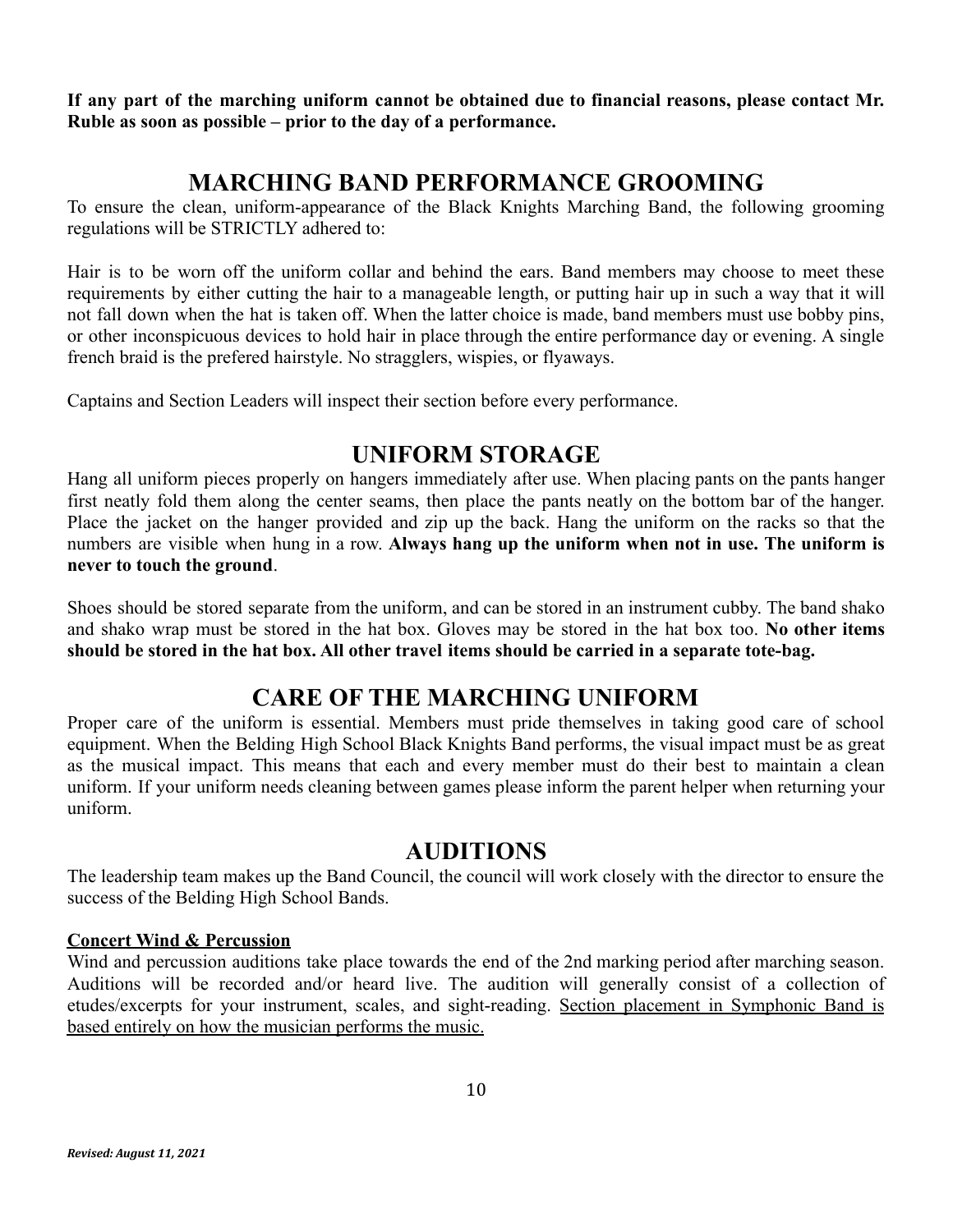#### **Drum Major**

The auditions for Drum Major take place in the spring. The audition consists of demonstrating marching technique, conducting, and an interview. Drum Major candidates must submit a complete application to be considered. The position of Drum Major is open to any band student who has completed at least one year in the Black Knights Marching Band.

#### **Section Leader**

The auditions for Section Leader take place in the spring. The audition consists of demonstrating musicianship, and teaching new marching band members. Section Leader candidates must submit a complete application to be considered. The position of Section Leader is open to any band student who has completed at least 1 year in the Black Knights Marching Band.

#### **Color Guard/Drumline/Front Ensemble**

Color Guard and Drumline auditions take place in the spring. Color Guard auditions are open to any student at Belding High School, however, Drumline auditions are reserved for current Band students – with preference given to percussionists.

#### **PRIVATE LESSONS**

**All students are highly encouraged to participate in private lessons to improve their individual skill on their instrument.** We are extremely fortunate to have many colleges and universities nearby as well as so many other resources. These fine institutions have exceptional Schools of Music that should be utilized to improve your own musical ability. Private lessons are a must for serious band students and will help take those involved to a higher level of performance.

#### **JOHN PHILIP SOUSA BAND AWARD**

This nationally recognized award was introduced in 1955 to honor the top student in the high school band. This award recognizes superior musicianship and outstanding dedication. The John Philip Sousa Award is the pinnacle of achievement in a high school band program.

#### **THE DIRECTOR'S AWARD FOR BAND**

Awarded to a student who has gone beyond the ensemble expectations; leads by example through dedication, attitude, and work ethic. The recipient captures the true spirit of the Belding Bands, enriching the foundation of the Belding Instrumental Music Program for all students.

#### **MARSHALL MUSIC**

Marshall Music is West Michigan's largest school music service organization, specializing in band and orchestra instruments, supplies, early music education, and printed music for all levels of learning. They provide quality school-approved instruments, generous rental-purchase arrangements, and expert repairs and service at their modern locations, as well as, direct weekly visits to West Michigan schools.

Our Marshall Music representative is Pat Parrish. He comes to Belding every Tuesday with supplies and repaired instruments. If you would like to order anything from Marshall Music, please call the store at 616-530-7700 or www.marshallmusic.com. Let them know you are in Belding and they will have Pat deliver your order. Amazon can be a great resource as well for reeds, valve oil, etc.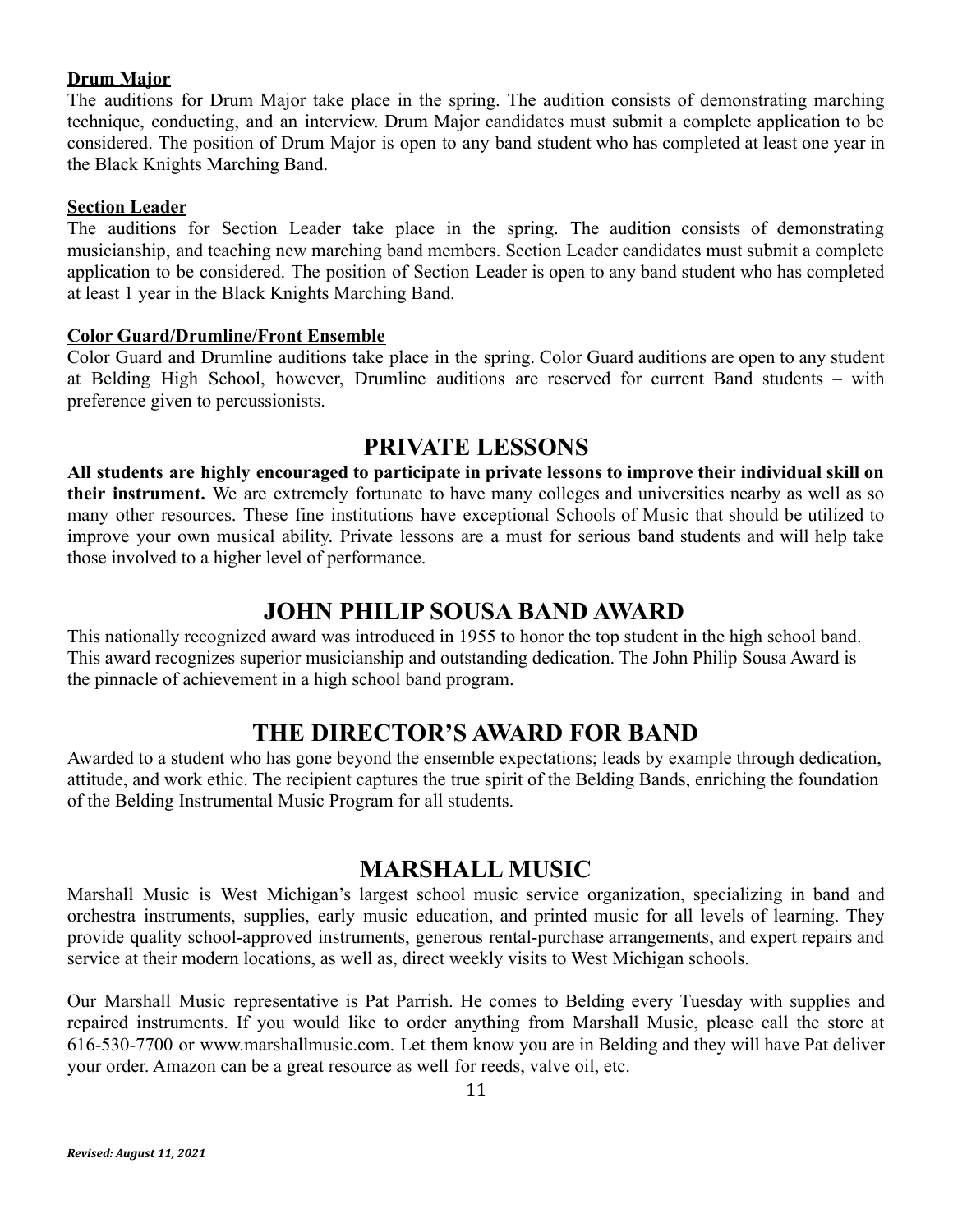#### **SCHOOL INSTRUMENT USE CONTRACT**

Each student who borrows a school instrument for the semester or year, must fill out a School Instrument Use Contract and return the form to Mr. Ruble. The contract helps keep track of the school's instrument inventory as we check-in/out instruments throughout the year. The student will take care of the instrument and will pay for any damages beyond normal wear from use. **No student may use a school instrument without a contract on file.**

#### **PRACTICE GUIDELINES**

Practicing is essential to the progress of the individual student and how the individual positively contributes to the whole band. Emphasis is placed on the quality of practice, rather than the quantity of practice time. In other words, Practice it until you know it! And don't get it wrong. The student should strive to practice every day something that pushes them to reach beyond their current level. A Rubank method book would be a great choice, but any music that is challenging is acceptable.

The chart below will help you to know how to practice and what to practice:

| I am having trouble with Tone Rhythm Notes/fingerings Intervals (skips) Intonation Articulations Dynamics |   |   |  |  |  |
|-----------------------------------------------------------------------------------------------------------|---|---|--|--|--|
| 1. Play long tones (Lip slurs also for brass)                                                             | ۰ |   |  |  |  |
| 2. Refer to fingering chart                                                                               |   |   |  |  |  |
| 3. Recognize patterns                                                                                     |   | ٠ |  |  |  |
| 4. Sing pitches                                                                                           | ٠ |   |  |  |  |
| 5. Buzz on Mouthpiece (brass)                                                                             | ٠ |   |  |  |  |
| 6. "Bop"                                                                                                  |   |   |  |  |  |
| 7. Say, finger, play                                                                                      |   | ۰ |  |  |  |
| 8. Isolate one measure                                                                                    |   | ۰ |  |  |  |
| 9. Slow ------------> Fast                                                                                |   | ۰ |  |  |  |
| 10. Say the rhythm (count out loud)                                                                       |   |   |  |  |  |
| 11. Play down an Octave (if in upper register)                                                            |   | ٠ |  |  |  |
| 12. Play without rhythm (one note at a time)                                                              |   |   |  |  |  |
| 13. Play the rhythm on one note                                                                           |   | ۰ |  |  |  |
| 14. Play without articulations                                                                            |   |   |  |  |  |
| 15. Play all articulations, but on one note                                                               |   |   |  |  |  |
| 16. Play without dynamics                                                                                 |   |   |  |  |  |
| 17. Play all dynamics using only one note                                                                 |   |   |  |  |  |
|                                                                                                           |   |   |  |  |  |
| Tine For Succeeful Dractice:                                                                              |   |   |  |  |  |

It is best to practice for less time, more oftenthan in large chunks (for example, it is better to practice 20 minutes four days of the week instead of practicing one day for 90 minutes).

Try to establish a routine. Designate the same times from week to week instead of practicing whenever and wherever.

Warm-up! Before jumping right in be sure you play a warm up, either something we use in class or something on your own. Remember, Low, slow and focus on playing with GREAT TONE.

Try to find a spot that is comfortable for you to practice and use that spot as often as possible.

Keep others in mind, sometimes your family members appreciate quiet time. Shut the door, or find another time that works better for

Don't practice mistakes. Be sure you are practicing the right notes and rhythms. Slow down the tempo when you are frist starting a piece to ensure that you are correct.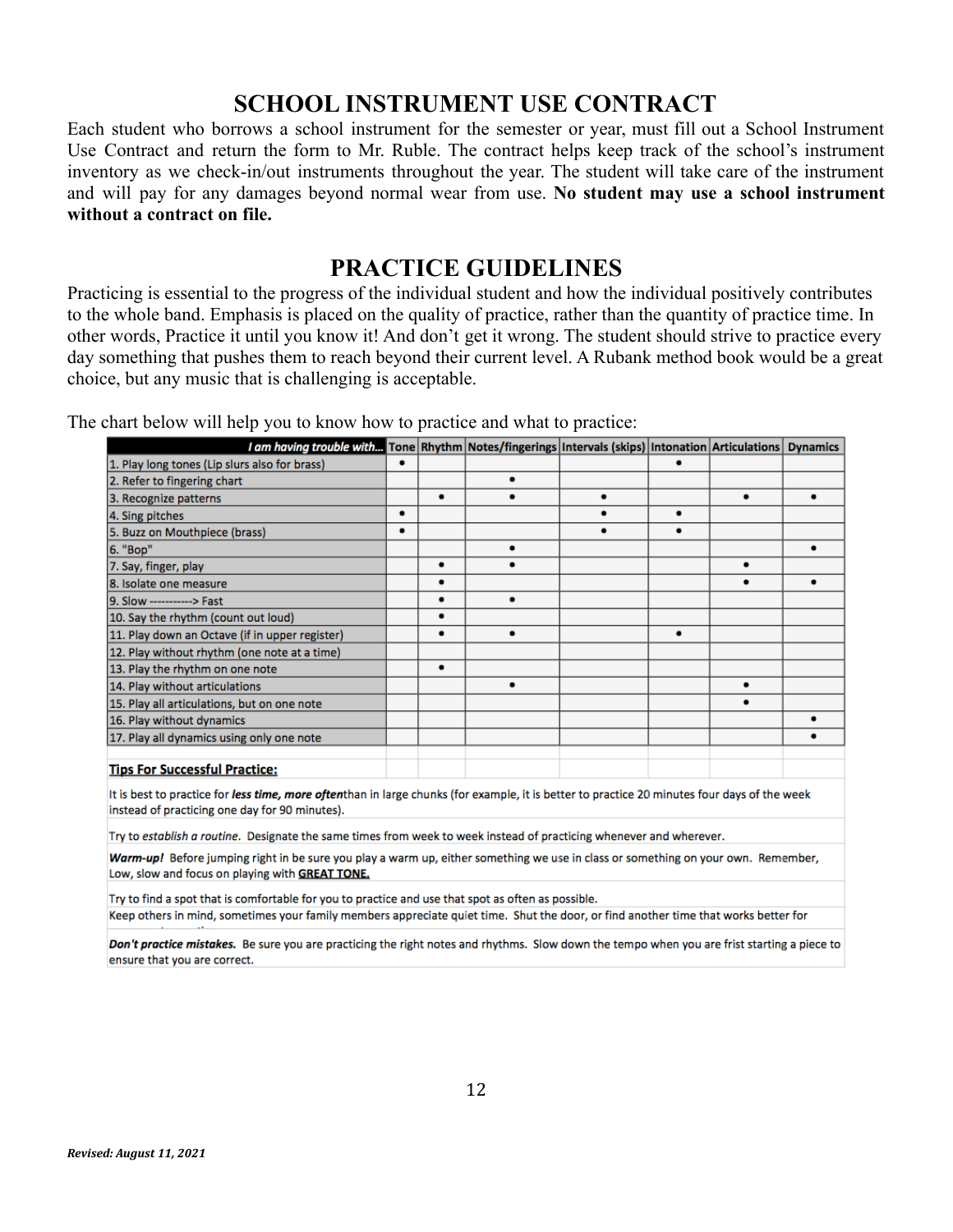# **2021-2022 FULL YEAR BAND CALENDAR**

All dates are required, and all events start at the High School Band Room unless specified. New events will be added as necessary and with as much notice as possible, the "Band Notes" will always be the most up-to-date information, please read them carefully. Please provide a note/email if you must miss a rehearsal or performance. All performances will need to be made up as per the band handbook.

| <b>AUGUST 2021</b>    |       |                                             |                 |
|-----------------------|-------|---------------------------------------------|-----------------|
| Wednesday             | 8/18  | <b>Rehearsal</b>                            | 6PM-9PM         |
| <b>Saturday</b>       | 8/21  | <b>Danish Festival Parade</b>               | <b>9AM-2PM</b>  |
| <b>Monday</b>         | 8/23  | <b>Rehearsal</b>                            | 6PM-9PM         |
| Wednesday             | 8/25  | <b>Rehearsal</b>                            | 6PM-9PM         |
| Friday                | 8/27  | <b>FB</b> Game                              | <b>5PM-10PM</b> |
| <b>Monday</b>         | 8/30  | <b>Rehearsal</b>                            | 6PM-9PM         |
| <b>SEPTEMBER 2021</b> |       |                                             |                 |
| Wednesday             | 9/1   | <b>Rehearsal</b>                            | 6PM-9PM         |
| Friday                | 9/3   | <b>Labor Day Night Parade</b>               | <b>8PM-10PM</b> |
| <b>Monday</b>         | 9/6   | <b>Labor Day Parade</b>                     | 9:30AM          |
| Friday                | 9/10  | <b>FB</b> Game                              | <b>5PM-10PM</b> |
| <b>Monday</b>         | 9/13  | <b>Rehearsal</b>                            | 6PM-9PM         |
| Friday                | 9/17  | Homecoming Parade & FB Game                 | 5PM-10-PM       |
| <b>Monday</b>         | 9/20  | <b>Rehearsal</b>                            | 6PM-9PM         |
| <b>Saturday</b>       | 9/25  | <b>Rockford Invitational</b>                | <b>All Day</b>  |
| <b>Monday</b>         | 9/27  | <b>Rehearsal</b>                            | 6PM-9PM         |
| <b>OCTOBER 2021</b>   |       |                                             |                 |
| Friday                | 10/1  | <b>FB Game (Pink Game)</b>                  | 5PM-10PM        |
| <b>Saturday</b>       | 10/2  | <b>Kent City Invitational</b>               | <b>All Day</b>  |
| <b>Monday</b>         | 10/4  | <b>Rehearsal</b>                            | 6PM-9PM         |
| Wednesday             | 10/6  | Rehearsal                                   | 6PM-9PM         |
| <b>Saturday</b>       | 10/9  | <b>Belding Invitational</b>                 | <b>All Day</b>  |
| <b>Monday</b>         | 10/11 | <b>Rehearsal</b>                            | 6PM-9PM         |
| Wednesday             | 10/13 | <b>Rehearsal</b>                            | 6PM-9PM         |
| Friday                | 10/15 | <b>FB</b> Game                              | 5PM-10PM        |
| <b>Saturday</b>       | 10/16 | <b>Portage Northern Invitational</b>        | <b>All Day</b>  |
| <b>Monday</b>         | 10/18 | <b>Rehearsal</b>                            | 6PM-9PM         |
| Wednesday             | 10/20 | Rehearsal                                   | 6PM-9PM         |
| <b>Saturday</b>       | 10/23 | <b>Jenison Invitational</b>                 | <b>All Day</b>  |
| <b>Monday</b>         | 10/25 | Rehearsal                                   | 6PM-9PM         |
| Wednesday             | 10/27 | <b>Rehearsal</b>                            | 6PM-9PM         |
| <b>Saturday</b>       | 10/30 | <b>West Shores Invitational @ Sparta HS</b> | <b>All Day</b>  |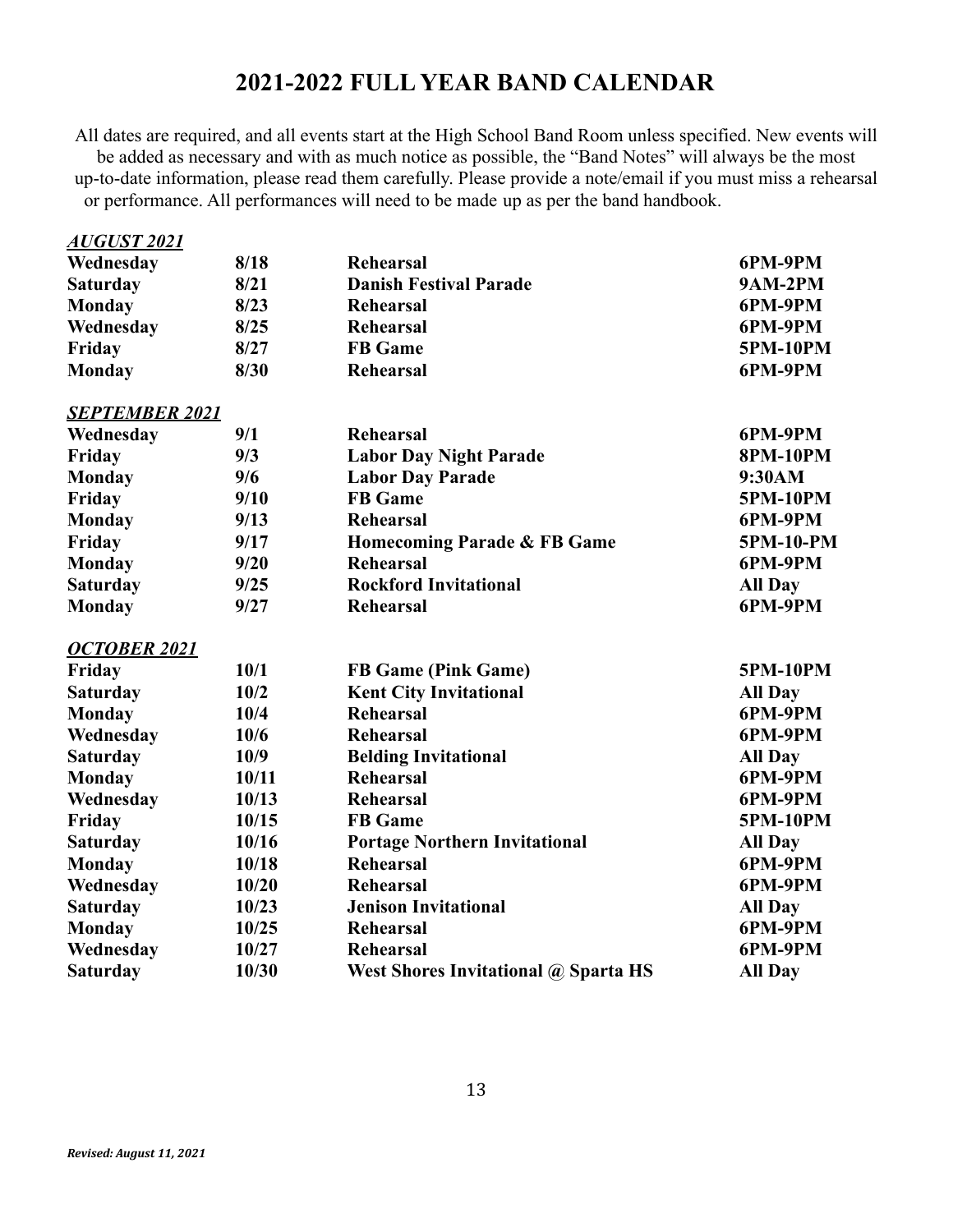| <b>NOVEMBER 2021</b> |                 |                                                       |                |
|----------------------|-----------------|-------------------------------------------------------|----------------|
| <b>Monday</b>        | 11/1            | <b>Rehearsal</b>                                      | 6PM-9PM        |
| Wednesday            | 11/3            | <b>Rehearsal</b>                                      | 6PM-9PM        |
| <b>Saturday</b>      | 11/6            | <b>MCBA State Finals @ Ford Field</b>                 | <b>All Day</b> |
| Wednesday            | 11/10           | <b>Black Knights Band Banquet</b>                     | 7PM            |
| <b>DECEMBER 2021</b> |                 |                                                       |                |
| <b>Thursday</b>      | 12/14           | <b>Holiday Concert</b>                                | 6PM-8:30PM     |
| <b>FEBRUARY 2022</b> |                 |                                                       |                |
| Saturday             | 2/5             | District Solo and Ensemble Festival (Oakridge HS) TBA |                |
| <b>Thursday</b>      | 2/17            | <b>Pre-Festival Concert</b>                           | 6PM-8PM        |
| ???day               | <b>FEB/MAR?</b> | <b>Symphonic &amp; Concert Band District Festival</b> | <b>TBA</b>     |
| <b>MARCH 2022</b>    |                 |                                                       |                |
| <b>Monday</b>        | 3/21            | <b>Band Follies Rehearsal</b>                         | 6PM-9PM        |
| Wednesday            | 3/22            | <b>Band Follies Rehearsal</b>                         | 6PM-9PM        |
| Wednesday            | 3/23            | <b>Band Follies Dress Rehearsal</b>                   | 6PM-9PM        |
| <b>Thursday</b>      | 3/24            | <b>Band Follies</b>                                   | 6PM-9PM        |
| Friday               | 3/25            | <b>Band Follies</b>                                   | 6PM-9PM        |
| <u>APRIL 2022</u>    |                 |                                                       |                |
| <b>Sat-Thurs</b>     | $4/2 - 4/7$     | <b>Florida Trip</b>                                   | <b>All Day</b> |
| <u>MAY 2022</u>      |                 |                                                       |                |
| <b>Thursday</b>      | 5/12            | <b>Spring Concert</b>                                 | 6PM-8PM        |
| <b>Thursday</b>      | 5/19            | <b>Graduation (Wind Ensemble)</b>                     | 6PM-9PM        |

**\*Pep Band Games (Dec.-Feb.) will be added when the varsity basketball schedules are released\***